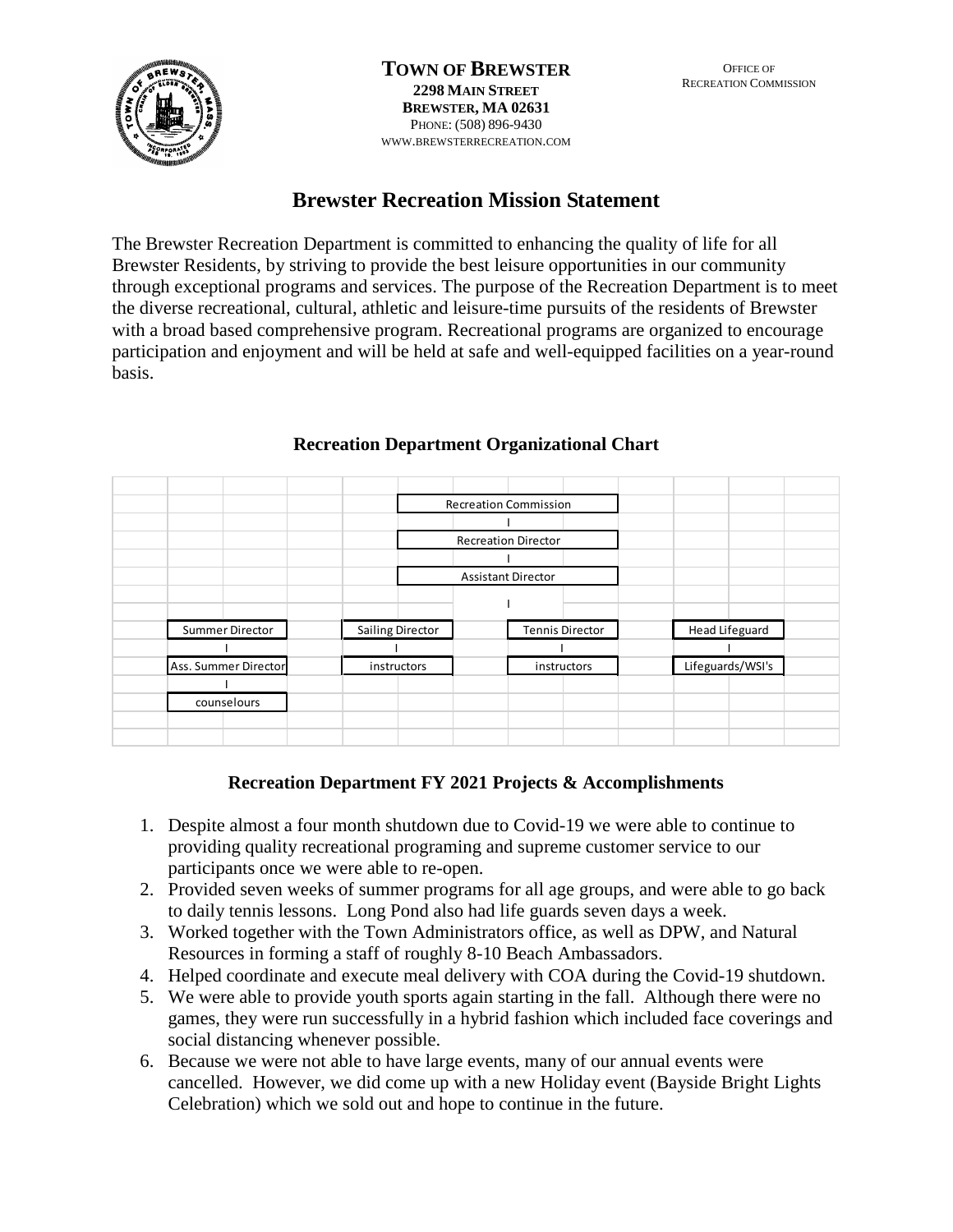- 7. Purchased new glass backboards for the two main hoops at the Eddy School to replace the old wooden backboards.
- 8. Continued to create community partnerships in able to facilitate new programs, specifically for our teenage demographic.
- 9. Increased our social media presents by doing programs on Facebook live and creating an Instagram account.

# **Recreation Department FY 2022 Goals & Initiatives**

- 1. Work with Drummer Boy Park Committee to evaluate potential upgrades to the park according to the new Master Plan.
- 2. Complete and submit the updated Open Space and Recreation Plan.
- 3. Create a community center planning committee with other departments in order to gather input regarding interests/needs as well as feasibility and possible locations.
- 4. Bring back our summer playground program and many of our annual events, bigger and better post Covid-19.
- 5. Continue working with other Town Departments to ensure the quality of our programs, as well as build on the relationships that we have with each other.
- 6. Start the ADA upgrade of the Freemans Fields, through both state funding as well as our CPC funds.

# **Recreation Department FY 2022 Revolving Budget Summary**

The Brewster Recreation Revolving Account allows us to raise revenue through fees and charges for a specific purpose and to use the revenue without the necessity of a town meeting appropriation to support the services necessary to run the department. Contracted instructors, seasonal staff wages, program coordinator wages and private facility usage fees are funded through this account, which are all crucial to the success of the Recreation Department. Without these items the department would not be able to provide such diverse programs to the community. That being said, we took quite a hit this year due to the pandemic and the lack of fees coming in.

We are lucky enough to be able to price our Summer Playground Program at a very affordable cost. Whatever profit we do make we use to upgrade the department's equipment, expand summer programs and field trips, and replace old or broken equipment.

The local business network the department has established provides an economic impact within the community amounting to thousands of dollars in consumer spending. Finally, the Department is able to employ 30 young adults during the summer programs, providing jobs to the local community. These positions provide stable work environments and financial support to families with costs of supporting children.

The department is moving in the following directions to increase revenue in order to continue and expand our recreation opportunities: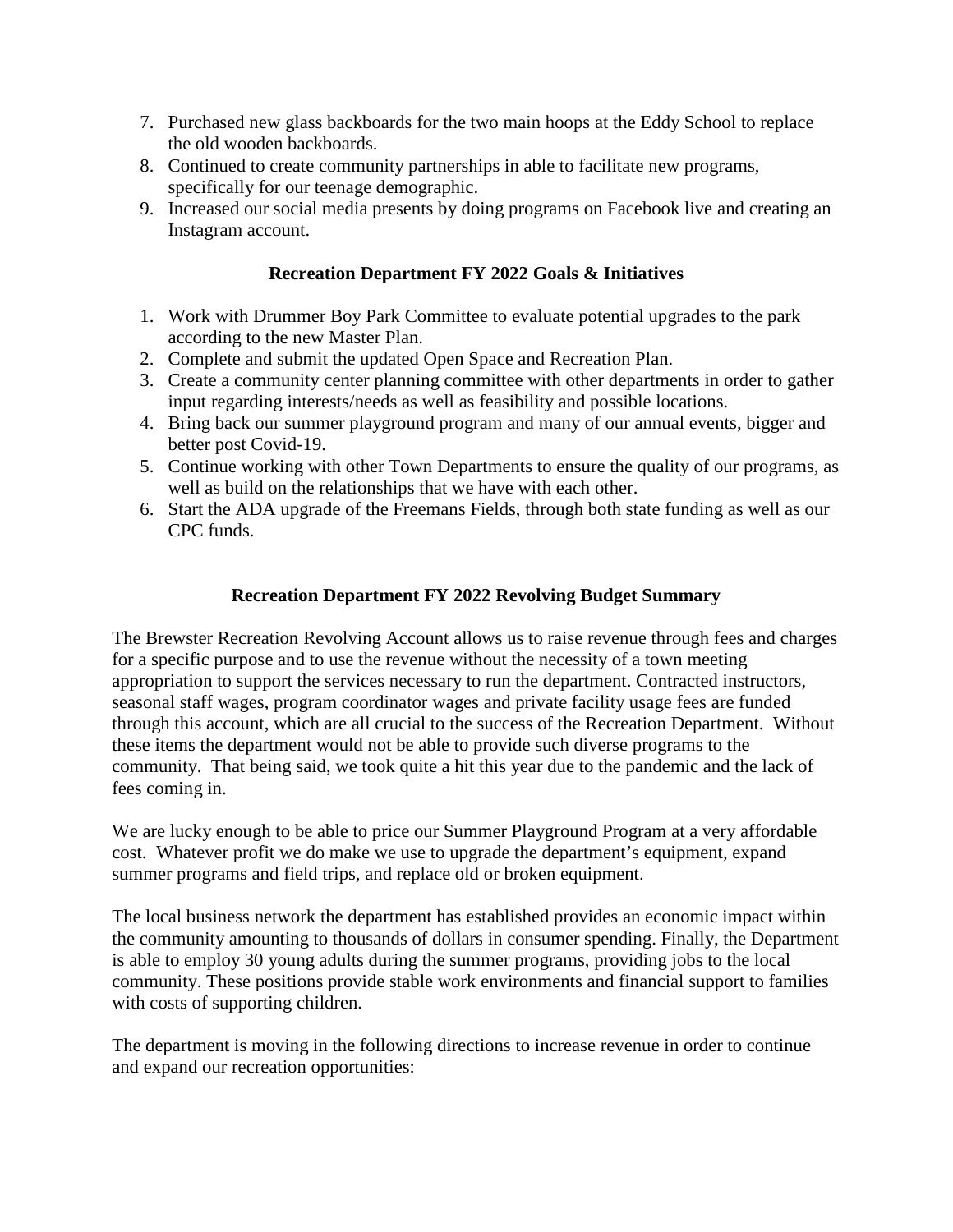- Create a summer pickleball program, similar to our senior tennis program
- Increase participants in select after school programs
- Increase *new* programs, specifically for teens and adults
- Continue our Bayside Bright Lights Celebration and use it as a Dept. fundraiser
- Look at potential partnerships/modifications for our sailing program to ensure it is a quality program, and that we are not losing money
- Steve's healthcare costs will be illuminated, as he will not be taking the Town's option

#### **Brewster Recreation Programs and Events January 2020 – December 2020**

Below, please find a description of our events and programs this year, including the number of participants. Basketball, Soccer and Baseball/Softball are funded by both the Operating Budget line items and the Recreation Department's Revolving Fund. All other programs are supported by the Revolving Fund.

*\*Please note that programs in red were programs we needed to cancel due to the pandemic. Others were restricted to smaller groups. This had a very adverse impact on our revolving account.*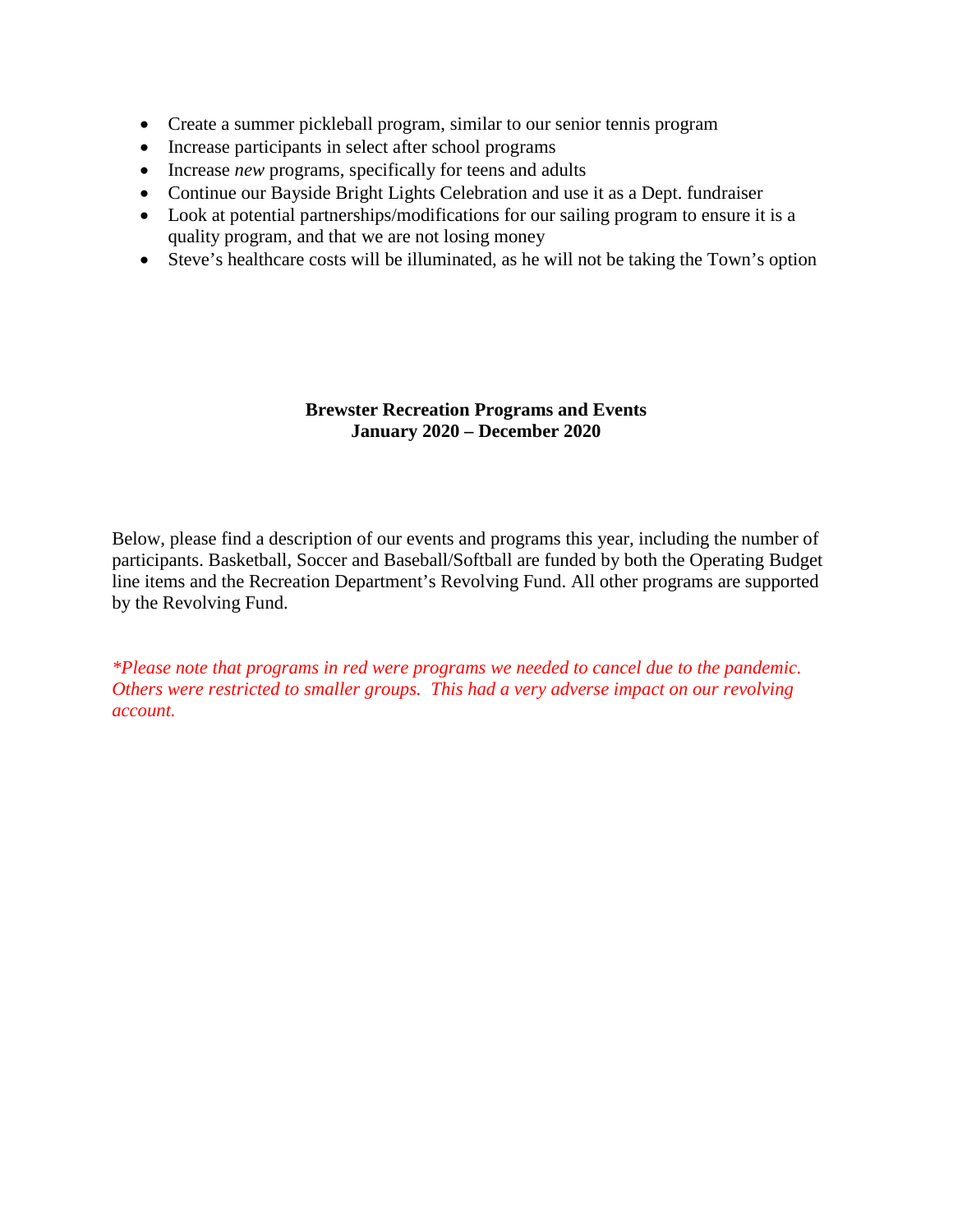| Alt. summer programs: 30       | Pickleball Clinics: 100     |
|--------------------------------|-----------------------------|
| After school play time: 9      | Pickleball: 0               |
| Archery, spring: 0             | Running Club: 10            |
| Archery, summer: 38            | <b>SBES Sports Month: 0</b> |
| Basketball, ages 3-4:0         | Senior Striders: 0          |
| Basketball, ages 5-6:20        | Senior Tennis: 50           |
| Basketball, ages 7-8:20        | Skippers: 0                 |
| Basketball, grades 3-6:40      | Soccer, ages 3-8:30         |
| <b>Bloom Run: 0</b>            | Soccer, grades 3-6:32       |
| <b>Breakfast with Santa: 0</b> | Softball, grades 3-6:0      |
| Bayside Bright Lights: 400     | Spring soccer: 0            |
| Cape Codder Trip: 0            | Stand Up Paddleboard: 0     |
| Dodgeball: 20                  | Summer Rec: 0               |
| Fall Archery: 20               | Summer Skippers: 10         |
| Family Fishing Clinic: 0       | <b>Swimming Lessons: 0</b>  |
| Farm league baseball: 0        | $T-Ball: 0$                 |
| Film Class: 10                 | Tennis, adult: 0            |
| Fitness class: 6               | Tennis, fall adult: 0       |
| Field Hockey: 0                | Tennis, fall youth: 10      |
| Flag Football: 0               | Tennis, spring: 0           |
| Floor Hockey: 18               | Tennis, summer adult: 0     |
| Golf, fall: 10                 | Tennis, youth summer: 140   |
| Challenger soccer clinics: 0   | Track week: 10              |
| Kayak Rentals: 0               | <b>Ultimate Frisbee: 0</b>  |
| Mad Science: 10                | Whitecaps baseball: 0       |
| Mens Basketball: 0             | Youth Leader: 0             |
| Movie Night: 0                 | Youth Yoga: 0               |
| MS futsal: 0                   | Adult Yoga: 50              |
| Outdoor club: 10               |                             |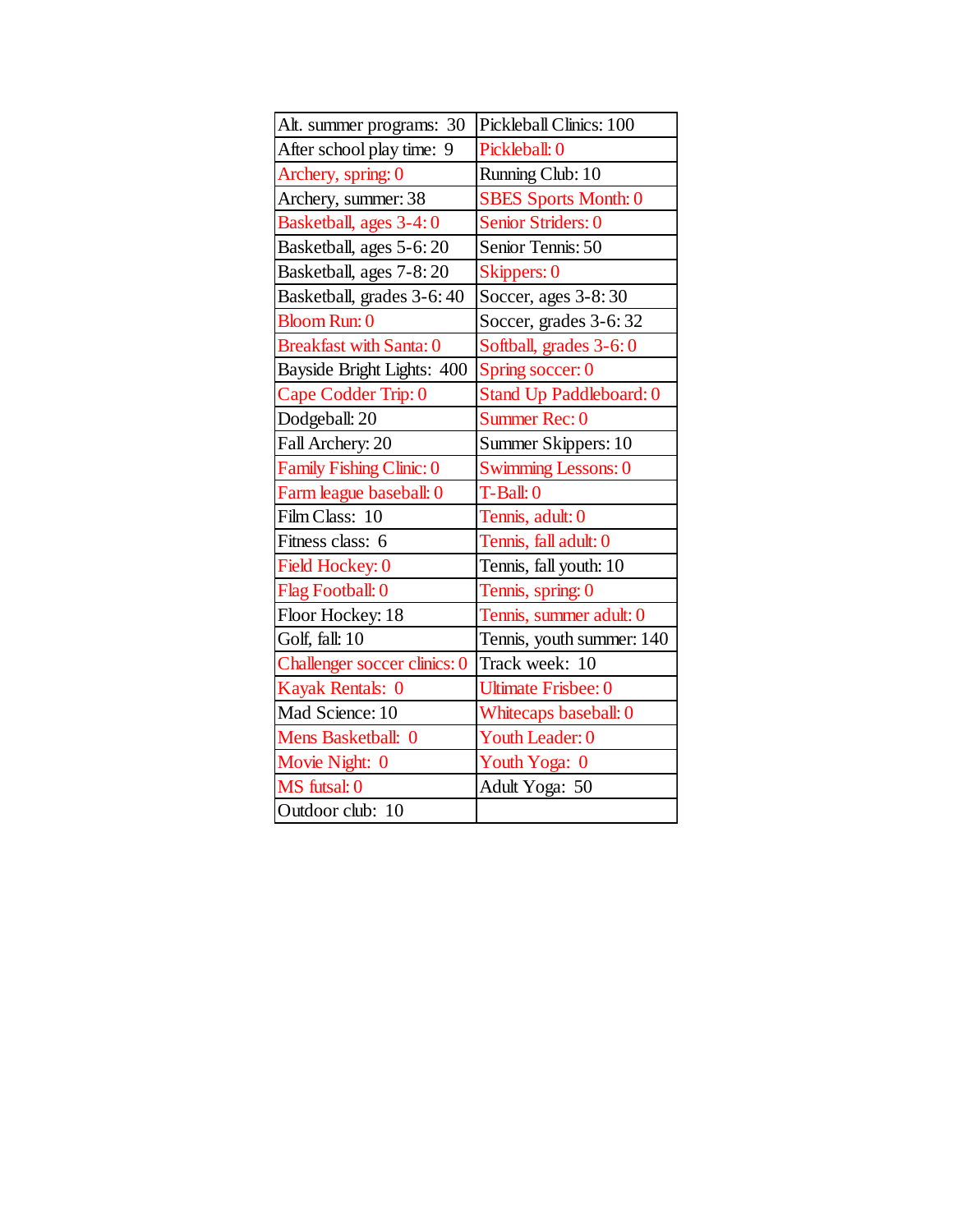# **FY22 BUDGET INCREASE RATIONALE FORM**

#### Department: **Recreation**

Requested Increase Amount: \$3,649 to seasonal salaries, \$1000 to seasonal certification

Rationale: The Recreation Department is asking for a minimal increase to seasonal salary line item in our budget for FY22. This increase includes a raise to the minimum wage as well as a standard \$1 raise for seasonal staff members. By doing so it allows us to stay competitive with other, similar, jobs. We are very lucky to have such an amazing summer staff, and we want to retain as many of them as we can so our programs continue to excel. Not to mention, we didn't have a playground program last year due to Covid-19, and we want to make sure we can attract some of our staff from previous years and compensate them accordingly.

We are also requesting an additional \$1000 in our operating budget in the seasonal certifications line item. We are going to have some turn over with our life guards and swim instructors, and we will need to hire two to three new guards/instructors. To get life guard or WSI certified it costs between \$400-\$500, and we would like to contribute to those costs for these staff members.

Impact on Services: The Brewster Rec summer program will continue to be one of the best on the Lower Cape if we are able to retain our staff. This 5.1% is a minimal increase will go a long way. It is a competitive market for seasonal staff on the Cape in the summer, and we are sure that this small increase would ensure we retain most of our staff and encourage new qualified applicants to apply.

As far as the \$1000 increase to the seasonal certifications, it will allow us to target people who want to get certified and/or re-certified, but may not have the means to pay for it. It is a very competitive market for life guards and swim instructors, and we want to make sure we have quality staff in these very important positions, where safety is of the utmost importance.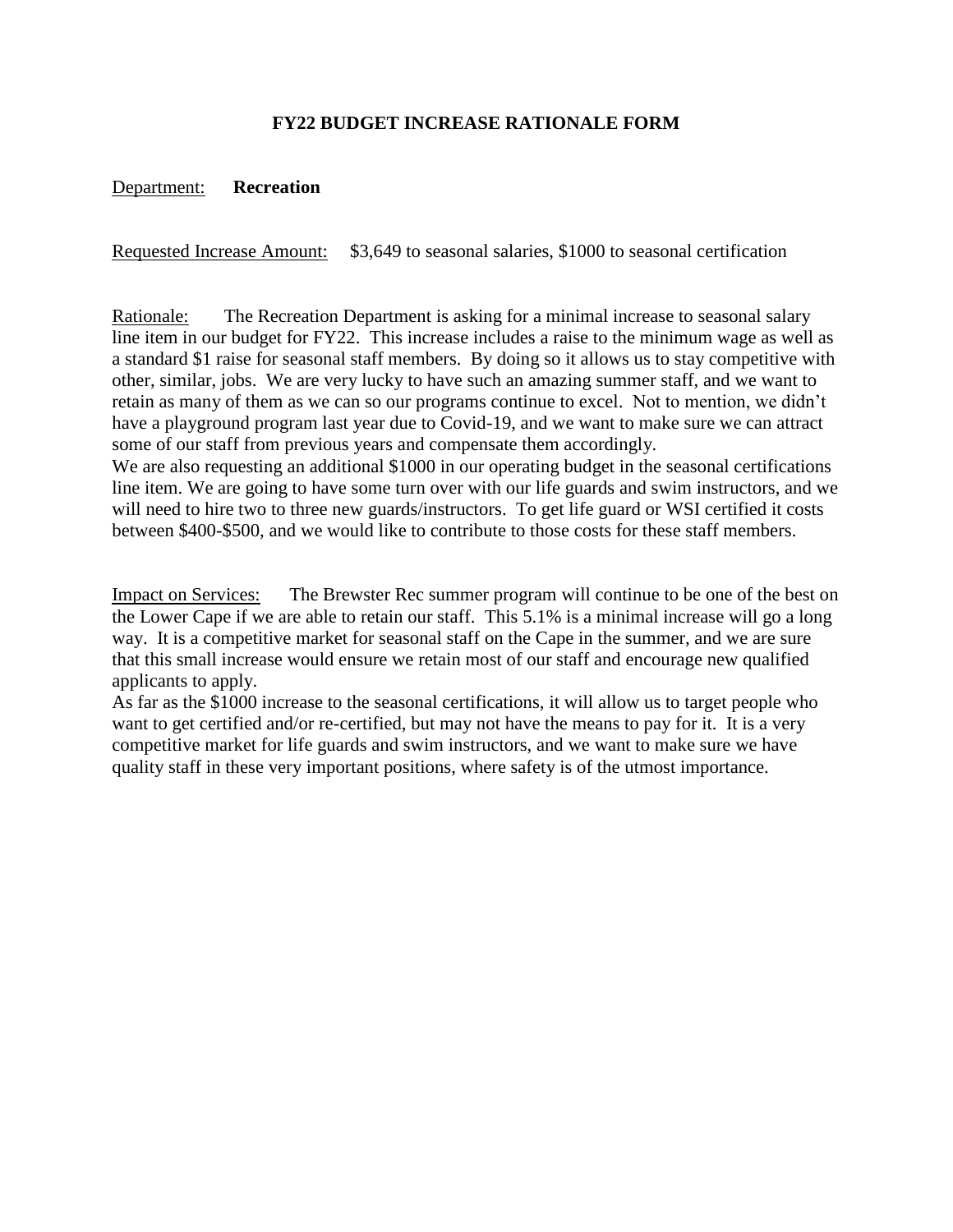**Summary** 

#### *EXPEND FY18 EXPEND FY19 APPROP FY20 EXPEND FY20 APPROP FY21 REQUEST FY22 CHANGE*

| PERSONNEL SUBTOTAL<br>(Form 2)        | 123,845 | 177.119 | 189.489 | 179.616 | 192,432 | 195,321 | 1.50%  |
|---------------------------------------|---------|---------|---------|---------|---------|---------|--------|
| <b>OPERATING SUBTOTAL</b><br>(Form 3) | 13,404  | 12,954  | 8,995   | 4,632   | 8,995   | 9,995   | 11.12% |
| <b>TOTAL DEPARTMENT BUDGET</b>        | 137,249 | 190,073 | 198,484 | 184,248 | 201,427 | 205,316 | 1.93%  |

(Form 2 + Form 3)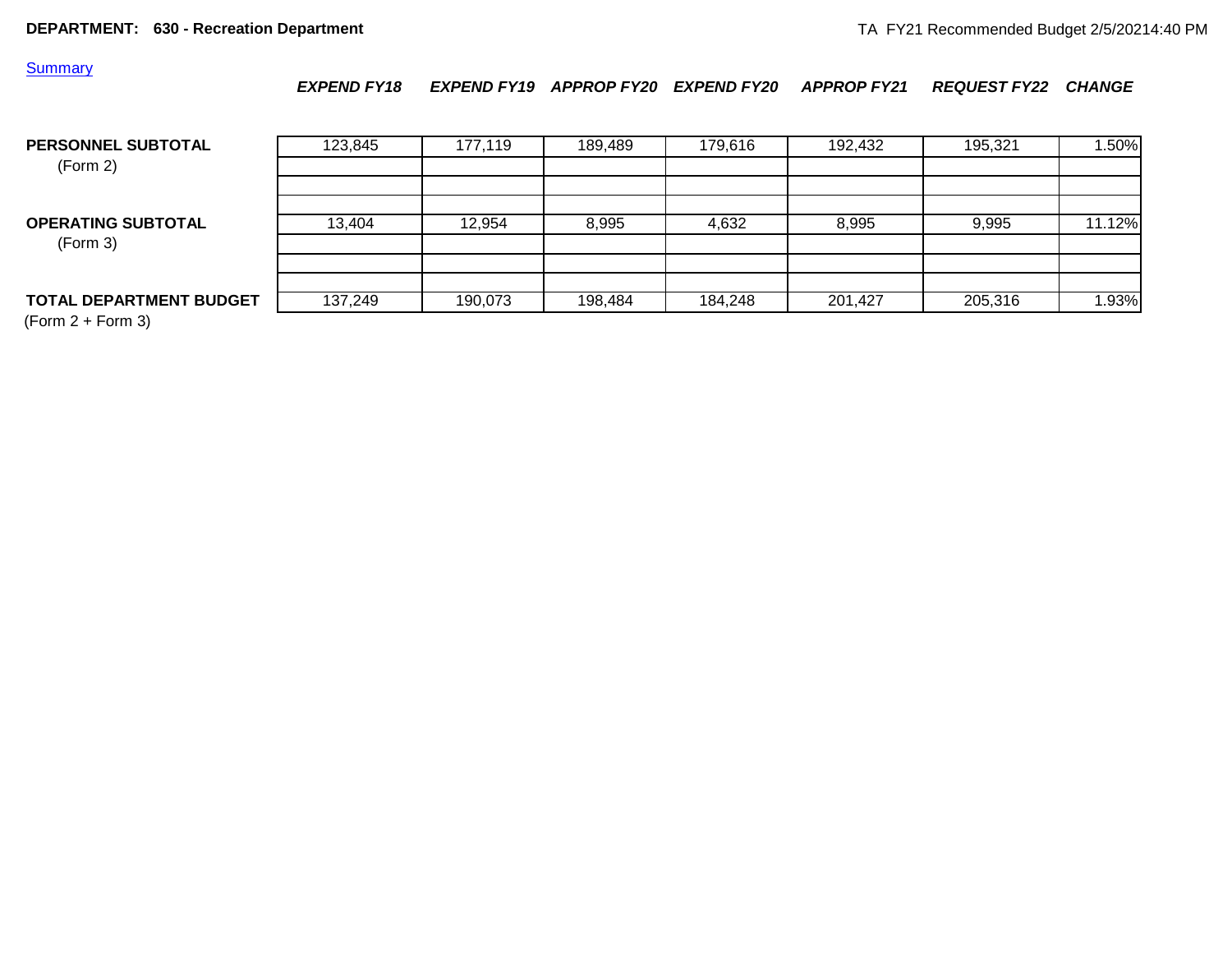# **DEPARTMENT: 630 - Recreation Department FY22 Personnel Budget**

| <b>Total Full Time Salaries/Wages</b> | 120,206 |
|---------------------------------------|---------|
| <b>Total Seasonal Salary</b>          | 75,115  |
| <b>Total Longevity</b>                |         |
| <b>Total Education</b>                |         |
| <b>Total Certification Pay</b>        |         |
| <b>Total Holiday Pay</b>              |         |
| <b>Total Other Pay</b>                |         |
| <b>Shift Differential</b>             |         |
| Overtime                              |         |
|                                       |         |

| <b>Salary Subtotal</b> |  |
|------------------------|--|
|                        |  |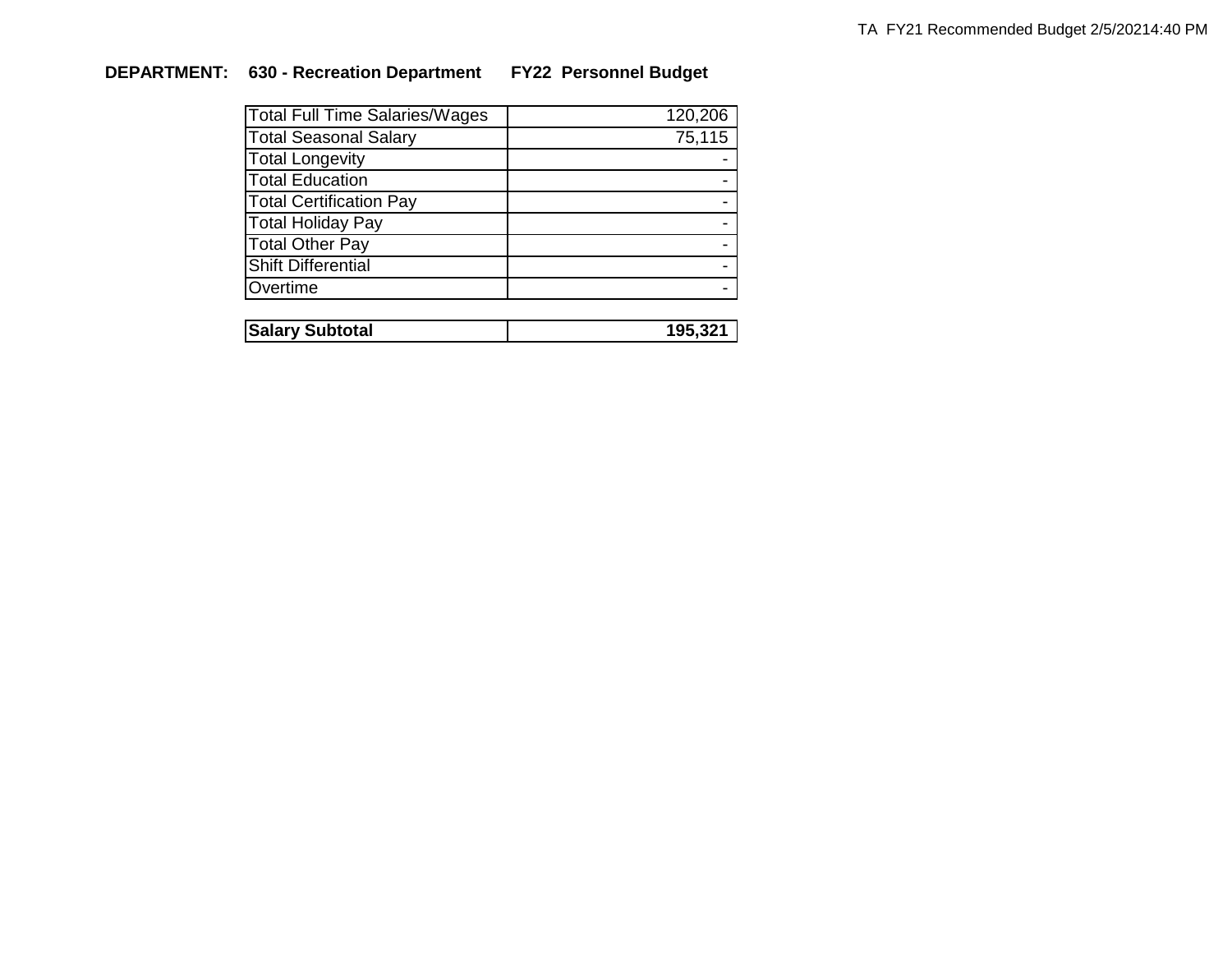| ACCT# | <b>ACCOUNT NAME</b> |  |  |  |  |  | EXPEND FY18 EXPEND FY19 APPROP FY20 EXPEND FY20 APPROP FY21 REQUEST FY22 |
|-------|---------------------|--|--|--|--|--|--------------------------------------------------------------------------|
|-------|---------------------|--|--|--|--|--|--------------------------------------------------------------------------|

| 5241 | <b>Facility Maintenance</b> | 2,972 | .579  | ,000  | ,381  | .000  | 000.   |
|------|-----------------------------|-------|-------|-------|-------|-------|--------|
| 5244 | R & M Boat                  | ,200  | 187   | 300   |       | ,000  | 000,1  |
| 5380 | Seasonal Certifications     |       | 392   | 500   | 239   | 500   | 500, ا |
| 5596 | <b>Youth Sports</b>         | 5,564 | 8,215 | 5,750 | 2,353 | 5,050 | 5,050  |
| 5776 | Advertising/ Promotions     | 666   | 806   | 295   | 64    | 500   | 500    |
| 5707 | Meetings                    | 820   | 825   | 250   | 370   | 250   | 250    |
| 5710 | Mileage                     | 189   |       |       |       |       |        |
| 5721 | Public Rec-Summer Rec       | 1.224 | 532   |       |       |       |        |
| 5722 | Public Rec- Office          | 163   | 417   | 300   | 121   | 300   | 300    |
| 5728 | Public Rec - Swim           | 607   |       | 600   | 104   | 395   | 395    |

| ---------<br><b>OPFF</b><br>--- - -<br>SUF<br>HNG.<br><b>OIAL</b> | 21 I 12<br>u. | 4.954 | 8,995 | $\sim$<br>ے≿4, | 8,995 | u aar<br>いいい |
|-------------------------------------------------------------------|---------------|-------|-------|----------------|-------|--------------|
|                                                                   |               |       |       |                |       |              |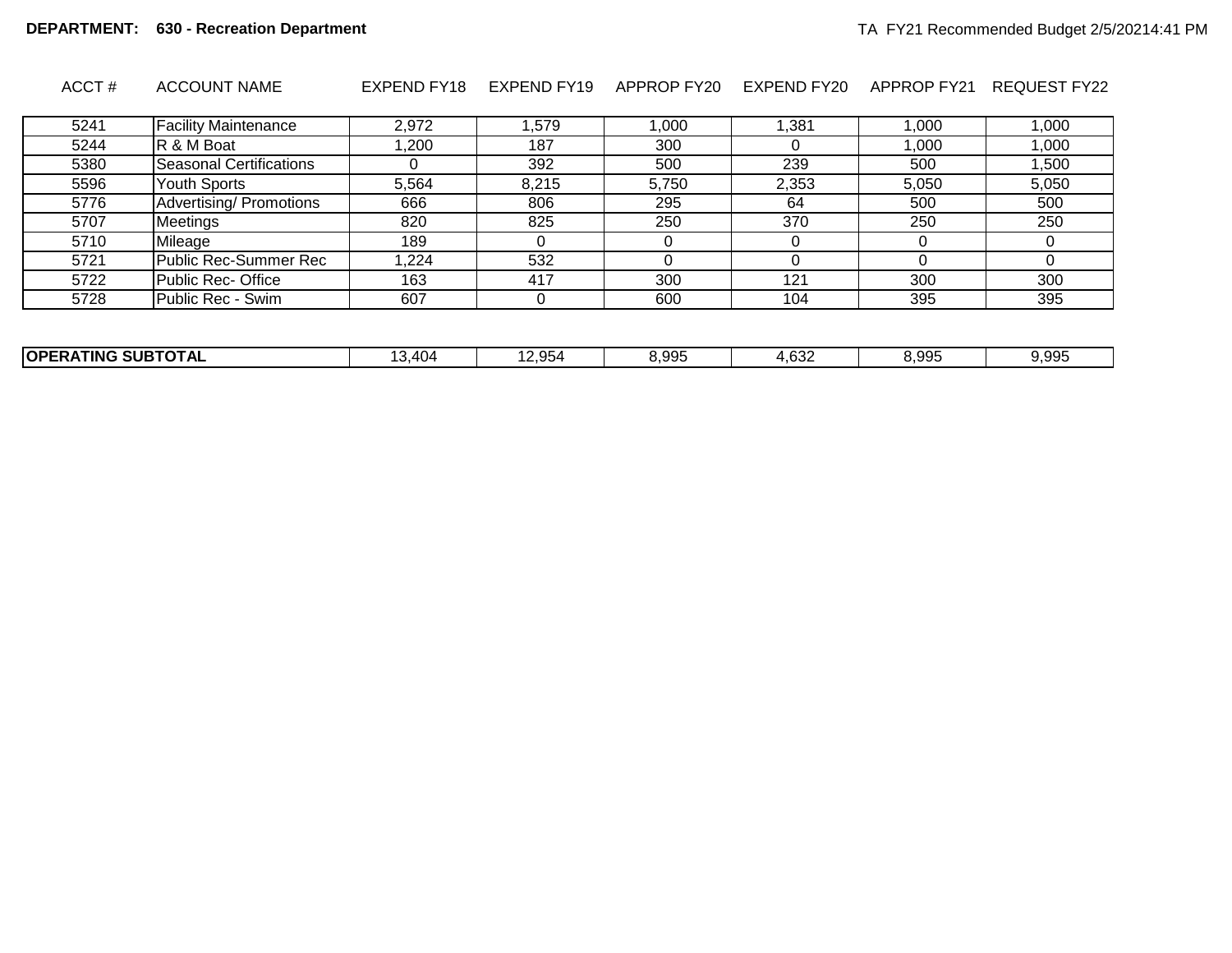|                   | <b>FY20 Revenues</b> |                      | <b>FY20 Expenses</b> | profit |              |
|-------------------|----------------------|----------------------|----------------------|--------|--------------|
|                   |                      |                      |                      |        |              |
| youth b-ball      | \$                   | 4,318.00             | \$<br>2,554.00       | \$.    | 1,764.00     |
| swim              | \$                   | 2,038.00             | \$                   | \$     | 2,038.00     |
| summer Rec        | \$                   | 55,000.00            | \$<br>17,263.00      |        | \$37,737.00  |
| tennis            | \$                   | 7,625.00             | \$<br>5,000.00       | \$     | 2,625.00     |
| rental            | \$                   | 2,425.00             | \$                   | \$     | 2,425.00     |
| softball          | \$                   |                      | \$                   | \$     |              |
| yoga              | \$                   | 735.00               | \$<br>615.00         | \$     | 120.00       |
| events            | \$                   | 918.00               | \$<br>1,987.00       |        | \$(1,069.00) |
| youth soccer      | \$                   | 6,789.00             | \$<br>1,979.00       | \$.    | 4,810.00     |
| mens b-ball       | \$                   | 1,957.00             | \$                   | \$     | 1,957.00     |
| seasonal programs | \$                   | 18,177.00            | \$<br>10,115.00      | \$     | 8,062.00     |
| pickleball        | \$                   | 2,000.00             | \$                   |        | \$2,000.00   |
|                   |                      |                      |                      |        | \$62,469.00  |
|                   |                      |                      |                      |        |              |
| <b>FORECAST</b>   |                      | <b>FY21 Revenues</b> | FY21 Expenses        |        | profit       |
|                   |                      |                      |                      |        |              |
| youth b-ball      | \$                   | 2,276.00             | \$<br>454.00         | \$     | 1,822.00     |
| swim              | \$                   | 2,000.00             | \$                   | \$.    | 2,000.00     |
| summer Rec        | \$                   | 30,000.00            | \$<br>10,000.00      |        | \$20,000.00  |
| tennis            | \$                   | 7,000.00             | \$<br>5,000.00       | \$     | 2,000.00     |
| rental            | \$                   | 2,000.00             | \$                   | \$     | 2,000.00     |
| softball          | \$                   | 500.00               | \$<br>300.00         | \$     | 200.00       |
| yoga              | \$                   |                      | \$                   | \$     |              |
| events            | \$                   |                      | \$                   | \$     |              |
| youth soccer      | \$                   | 3,092.00             | \$                   | \$     | 3,092.00     |
|                   |                      |                      |                      |        |              |
| mens b-ball       | \$                   |                      | \$                   | \$     |              |
| seasonal programs | \$                   | 5,000.00             | \$<br>4,000.00       | \$     | 1,000.00     |
| pickleball        | \$                   |                      | \$                   | \$     |              |

Because we were not able to offer all our normal programs in FY21, our revolving account took quite a hit. Based on a forecast for FY21 we will be down roughly \$30K compared to FY20, mostly because we didn't offer a Summer Playground Program and various other seasonal and youth sports programs. We hope to make up a good portion of that in FY22 if Covid-19 restrictions ease.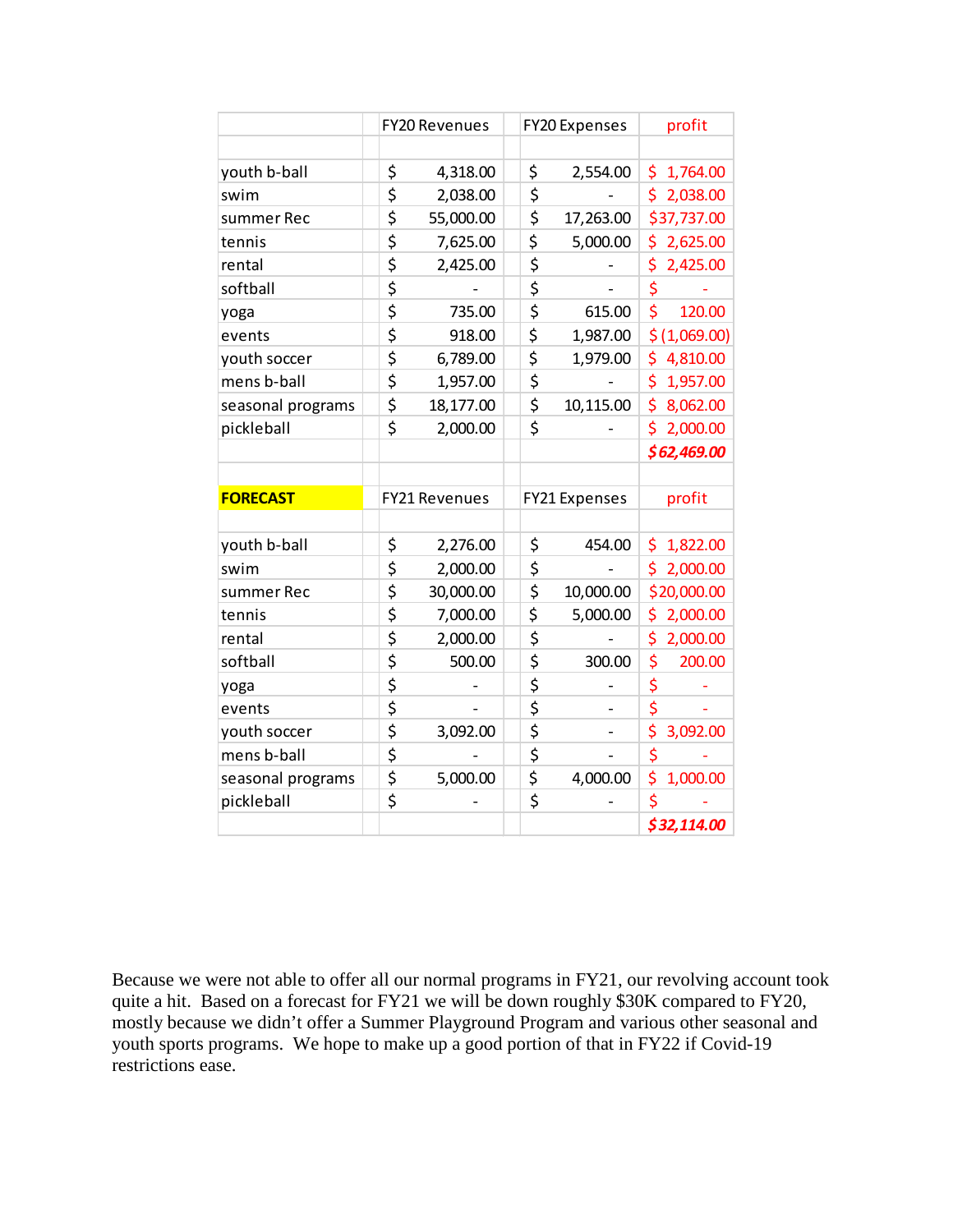### **Recreation Department – Fiscal Year 2022**

#### **Recreation Department Operating Budget**

#### **Full Time Wages**

This Line item includes wages for the two full time department employees, Director and Assistant Director.

#### **Temp/Seasonal/Lifeguard**

This line item will supplement our temporary/seasonal employees. The Recreation Department has historically given raises to our staff each year. Not to mention, minimum wage has gone up to \$13.25hr. Changes are highlighted in red.

*\*Because we didn't have a normal summer program last summer, we will be able to give back the majority of this line item. Roughly \$55K.*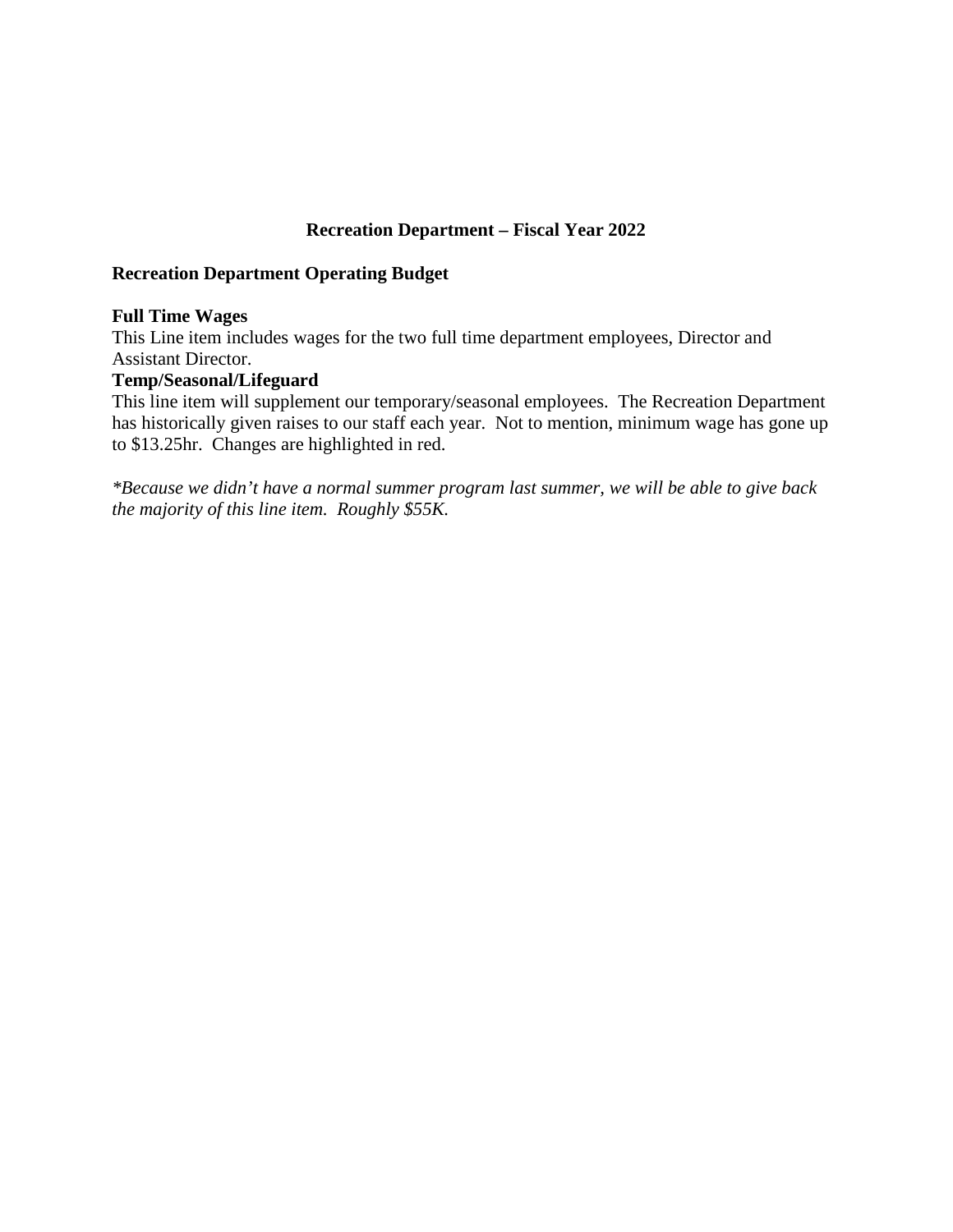|                                           |                            |                        |                        |                | Temporary/Seasonal/Lifeguard Wages - FY 22 |                               |
|-------------------------------------------|----------------------------|------------------------|------------------------|----------------|--------------------------------------------|-------------------------------|
|                                           |                            |                        |                        |                |                                            |                               |
|                                           |                            |                        | 1. Summer Rec Program  |                |                                            |                               |
| <b>Positions</b>                          | No. of<br><b>Positions</b> | No. of<br><b>Weeks</b> | Wages/<br>Hour         | Hours/<br>Week | <b>Individual</b><br><b>Weekly Wages</b>   | <b>Total Wages</b>            |
| Director                                  | 1                          | $\overline{7}$         | \$23.00                | 22             | \$506                                      | \$3,542                       |
| Asst. Director                            | 1                          | $\overline{7}$         | \$19.00                | 22             | \$418                                      | \$2,926                       |
| <b>Head Counselors</b>                    | 7                          | 7                      | \$18.00                | 147            | \$2,646                                    | \$18,522                      |
| Jr Counselors                             | 5                          | $\overline{7}$         | \$14.25                | 105            | \$1,496                                    | \$10,474                      |
| Counselors                                | 8                          | $\overline{7}$         | \$16.00                | 168            | \$2,688                                    | \$18,816                      |
|                                           | \$54,280                   |                        |                        |                |                                            |                               |
|                                           |                            |                        | 2. Lifeguard Program   |                |                                            |                               |
|                                           | No. of                     |                        |                        |                |                                            |                               |
|                                           |                            | No. of                 | Wages/                 | Hours/         | <b>Individual</b>                          |                               |
| <b>Positions</b><br><b>Head Lifeguard</b> | <b>Positions</b><br>1      | <b>Weeks</b><br>9      | Hour<br>\$18.50        | Week<br>40     | <b>Weekly Wages</b><br>\$740               | <b>Total Wages</b><br>\$6,660 |
| Lifeguard                                 | 3                          | 9                      | \$17.50                | 60             | \$1,050                                    | \$9,450                       |
|                                           |                            |                        |                        |                | Lifeguard Total:                           | \$16,110                      |
|                                           |                            |                        | 3. Swimming Program    |                |                                            |                               |
|                                           |                            |                        |                        |                |                                            |                               |
|                                           | No. of                     | No. of                 | Wages/                 | Hours/         | <b>Individual</b>                          |                               |
| <b>Positions</b><br>Instructors           | <b>Positions</b><br>3      | <b>Weeks</b><br>6      | <b>Hour</b><br>\$17.50 | Week<br>45     | <b>Weekly Wages</b><br>\$788               | <b>Total Wages</b><br>\$4,725 |
|                                           |                            |                        |                        |                | Swimming Program Total:                    | \$4,725                       |
|                                           |                            |                        |                        |                |                                            |                               |
|                                           |                            |                        |                        |                | <b>Overall Totals</b>                      | \$75,115                      |

# **Facility Maintenance**

This line item helps to support basic maintenance on the office, fields, buildings (sheds/garages), and recreational facilities around the town. Locations include the Rec Dept Office at the Eddy Elementary School, Freemans Way Recreational Fields, Town Hall Fields, Gage's Field, Jean Finch Skate Park, Brewster Tennis Courts, Long Pond Beach, and Upper Mill Pond.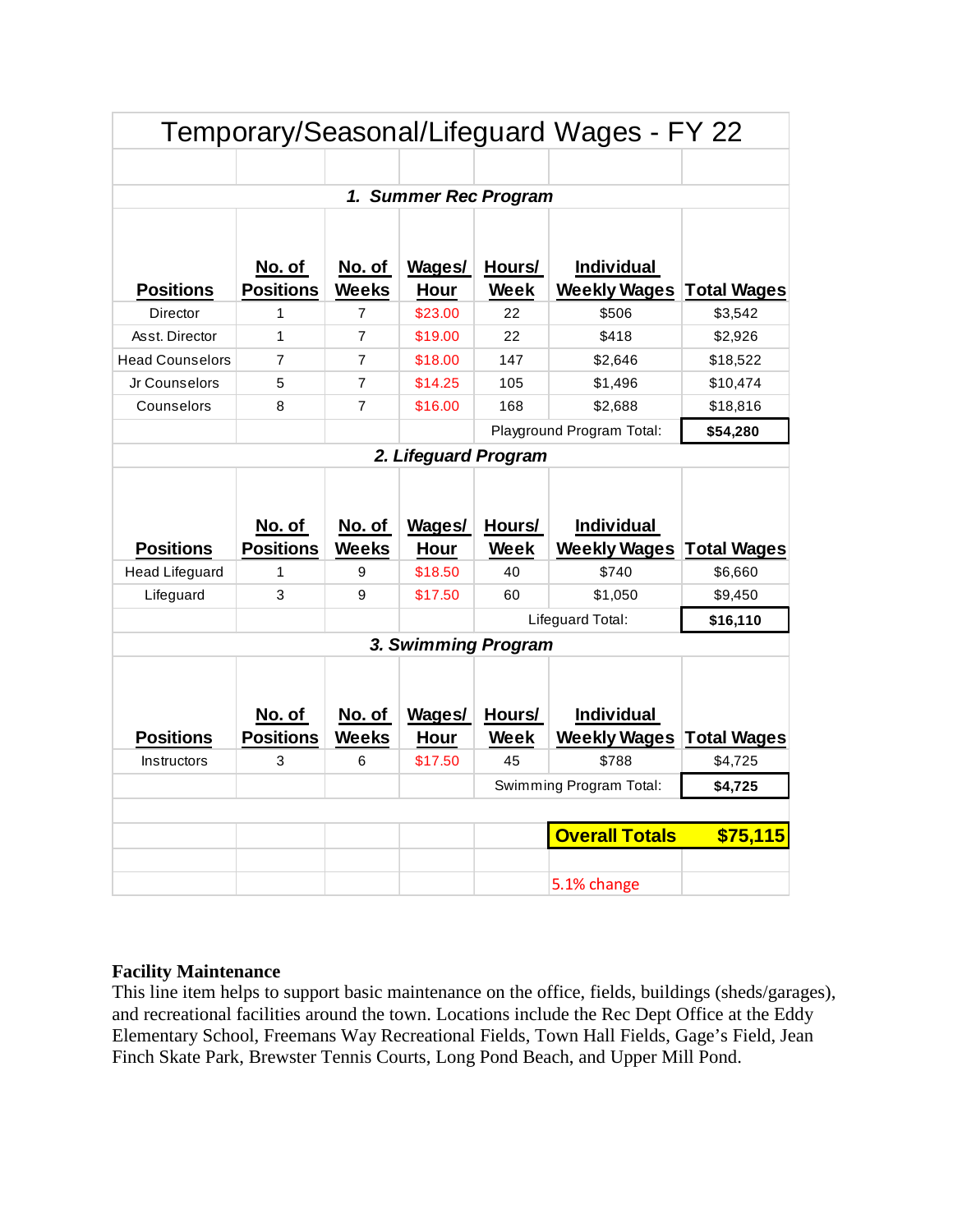#### **Meetings/Conference**

With this line item, our department pays for membership dues and conference fees for professional associations, such as Mass Parks and Recreation Assoc. & NRPA.

#### **Office Supplies**

This budget covers office supplies needed for the daily operations of the Recreation Office.

#### **Boat Maintenance**

This line item supports the costs of maintaining our fleet of sail boats and motor boat (utilized by our summer sailing program). We cover the cost of parts and scheduled repairs.

#### **Seasonal Certifications**

This line item covers the costs of making sure our staff is current on certifications such as first aid and CPR, lifeguard certifications, Water Safety Instructor certifications, Archery cert., etc.

#### **Swim**

This allocation supports purchasing supplies for our swim lessons and lifeguard safety equipment.

#### **Advertising**

This line item supplements our cost to run advertisements, etc.

#### **Youth Sports**

This line item supplements costs of the department's soccer, basketball and softball/baseball programs (ages 3 – 12). We have costs of field maintenance (paint, goals, etc), uniforms, soccer balls, basketballs, baseballs, referees, gym supervision, etc.

#### **Recreation Department Employees**

| Director $-1$              | Playground Director $-1$         |
|----------------------------|----------------------------------|
| Assistant Direction $-1$   | Asst Playground Director $-1$    |
| $References/Impires - 3$   | Head Counselor $-8$              |
| Sailing Director $-1$      | Counselor $-7$                   |
| Asst Sailing Director $-1$ | Jr Counselor $-4$                |
| Sailing Instructors $-4$   | Tennis Director $-1$             |
| Head Lifeguard $-1$        | Tennis Instructor $-1$           |
| Lifeguard $-3$             | Program Coordinators $-3$        |
| Swim Instructor $-1$       | Seasonal volunteer coaches $-25$ |
| $WSI-3$                    | Youth Leader Volunteers – 30     |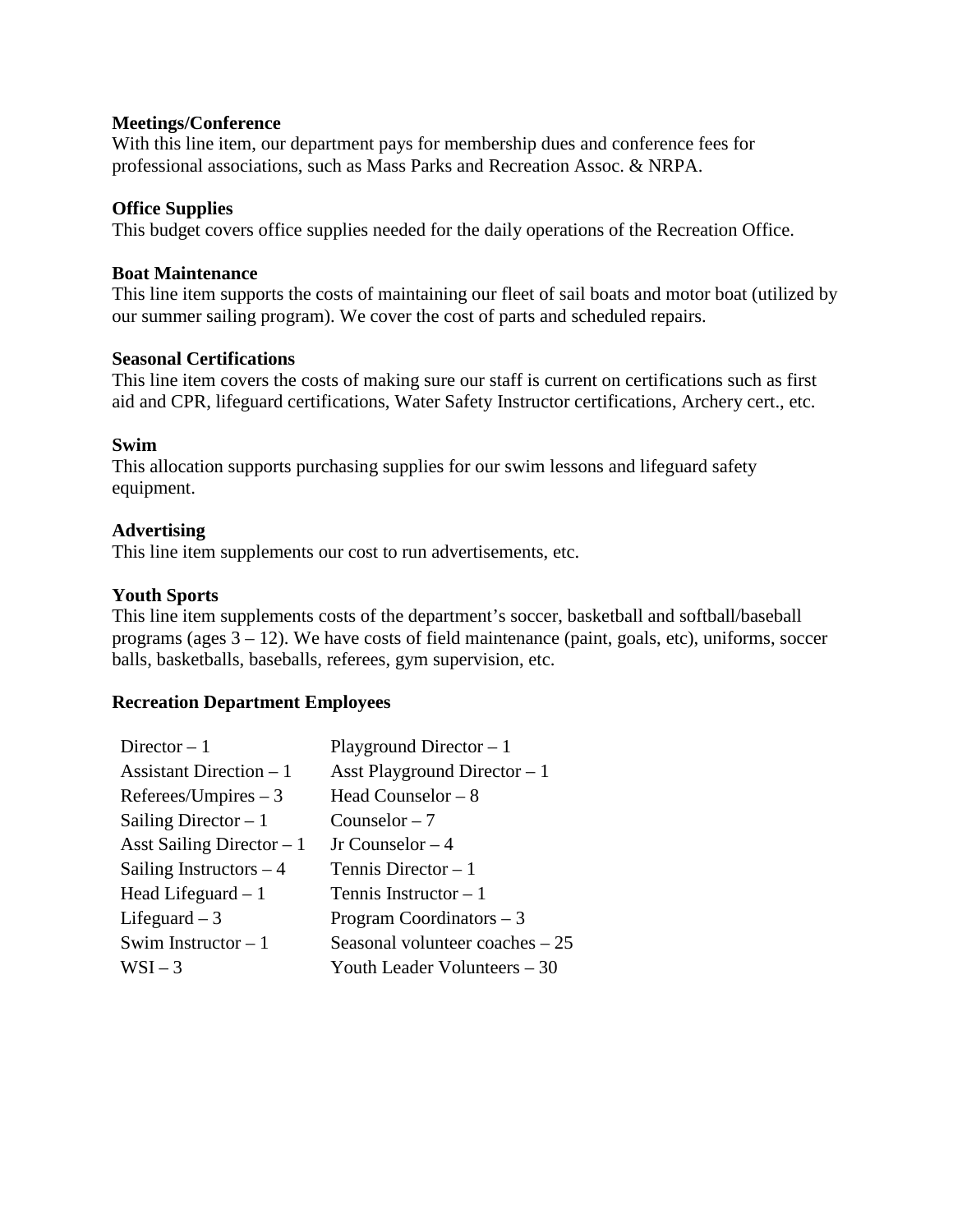# **Recreation Department Functions**

- Cover Office Hours, M-F, 8:30am 4:00pm
- General customer service: answering phone calls, returning emails, forwarding questions to appropriate departments.
- Process Program registrations, on-going throughout the year.
- Daily revenue reconciliation
- Prepare and submit cash/check deposits to the Treasurer's Office
- Prepare monthly credit card deposits to the Treasurer's Office
- Research and Develop seasonal programming: Winter, Spring, Summer, Fall
- Facilitate programs on a year round basis
- Manage volunteer coaches for sports programs. Approximately 20-25 per season.
- Manage a youth leader volunteer program in the summer with approximately 40 8th/9th grade students.
- Advertise, interview, hire approximately 35 summer seasonal staff.
- Organize and facilitate employee training for seasonal staff.
- Maintain an Archery Instructor Certification
- Maintain CPR/First Aid/AED certification
- Submit Bi-weekly payroll
- Research grant opportunities for facility improvements and equipment purchases.
- Set up management software/website for each program on a seasonal basis
- Manage program equipment inventory.
- Pay the Department's bills on time, generally a weekly submittal.
- Attend quarterly Mass Park and Rec Regional Meetings.
- Attend Annual State Conference for Mass Park and Rec Assoc.
- Prepare yearly Budget
- Prepare yearly Capital Plan
- Prepare yearly Annual Report
- Organize and post agendas monthly Recreation Commission Meetings. Prepare all meeting document packets.
- Submit minutes from the Recreation Commission meetings.
- Regular cleanings of our office, storage areas, including floors and restrooms.
- Apply for all necessary food permits, when applicable.
- Paint athletic field lines for soccer, baseball, softball, lacrosse and flag football fields.
- Regular posting of Tennis Court reservations.
- Attend meetings with Lower Cape Rec Departments to organize sports leagues and regional programs.
- Facilitate our summer Beach Ambassadors program
- Manage all social media platforms